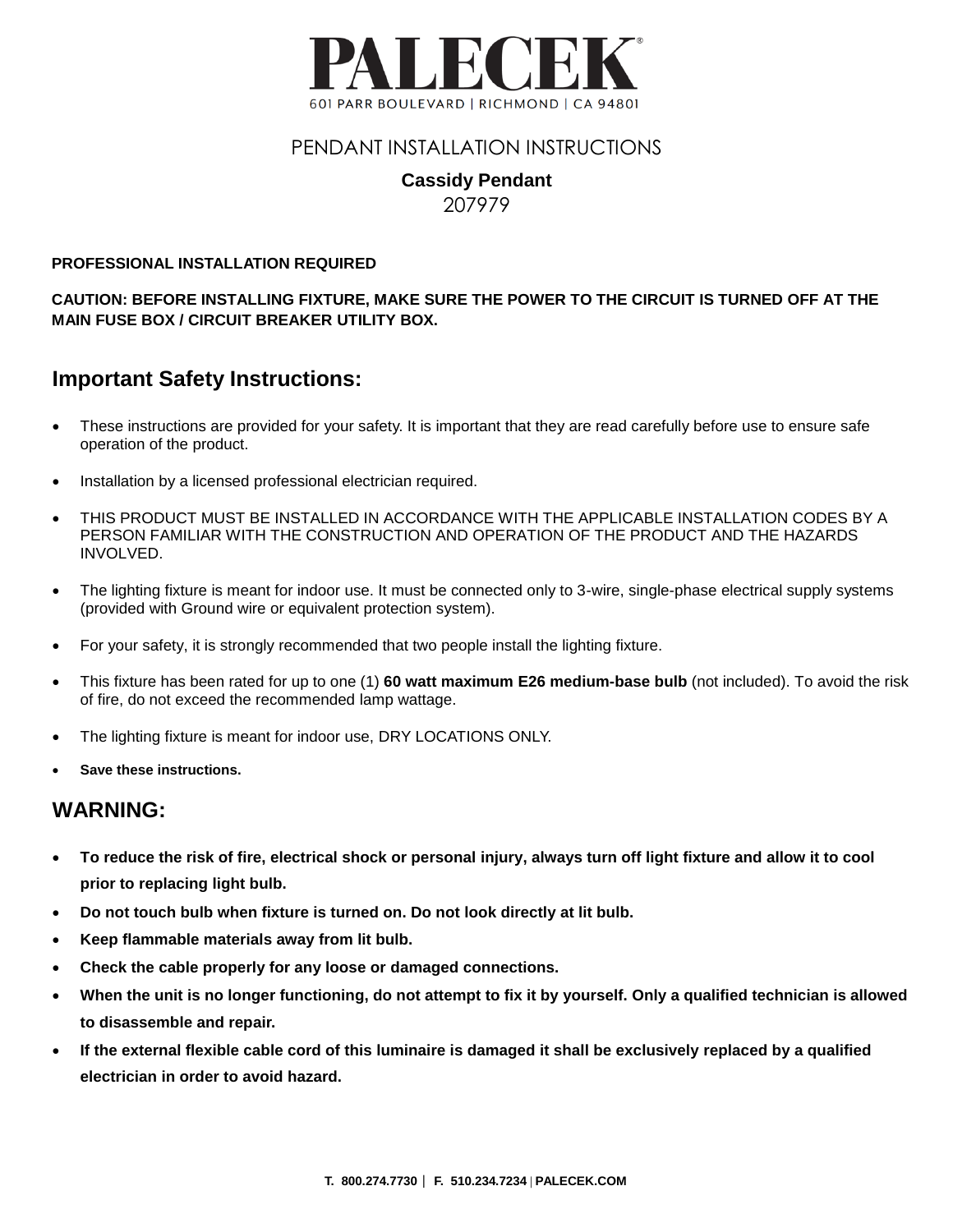# **Pre-Assembly:**

- Remove all parts and hardware from the box along with any plastic protective packaging. Do not discard contents until after assembly is complete to avoid accidentally discarding small parts or hardware.
- For your safety and convenience, assembly by two people is recommended
- Determine the distance to suspend your pendant from the ceiling. If necessary, adjust the metal chain to your desired length by cutting the links. The electrical supply wire that is woven through the chain should be cut off 12 inches longer than the final chain length.
- Use Quick Links (K) to re-attach the Chain (L) to the Canopy Loop (J) and Top Loop (M).

**TOOLS REQUIRED (not included):** Ladder, Phillips Head & Flat Blade Screwdrivers, Wire Cutter/Stripper & Electrical Tape.